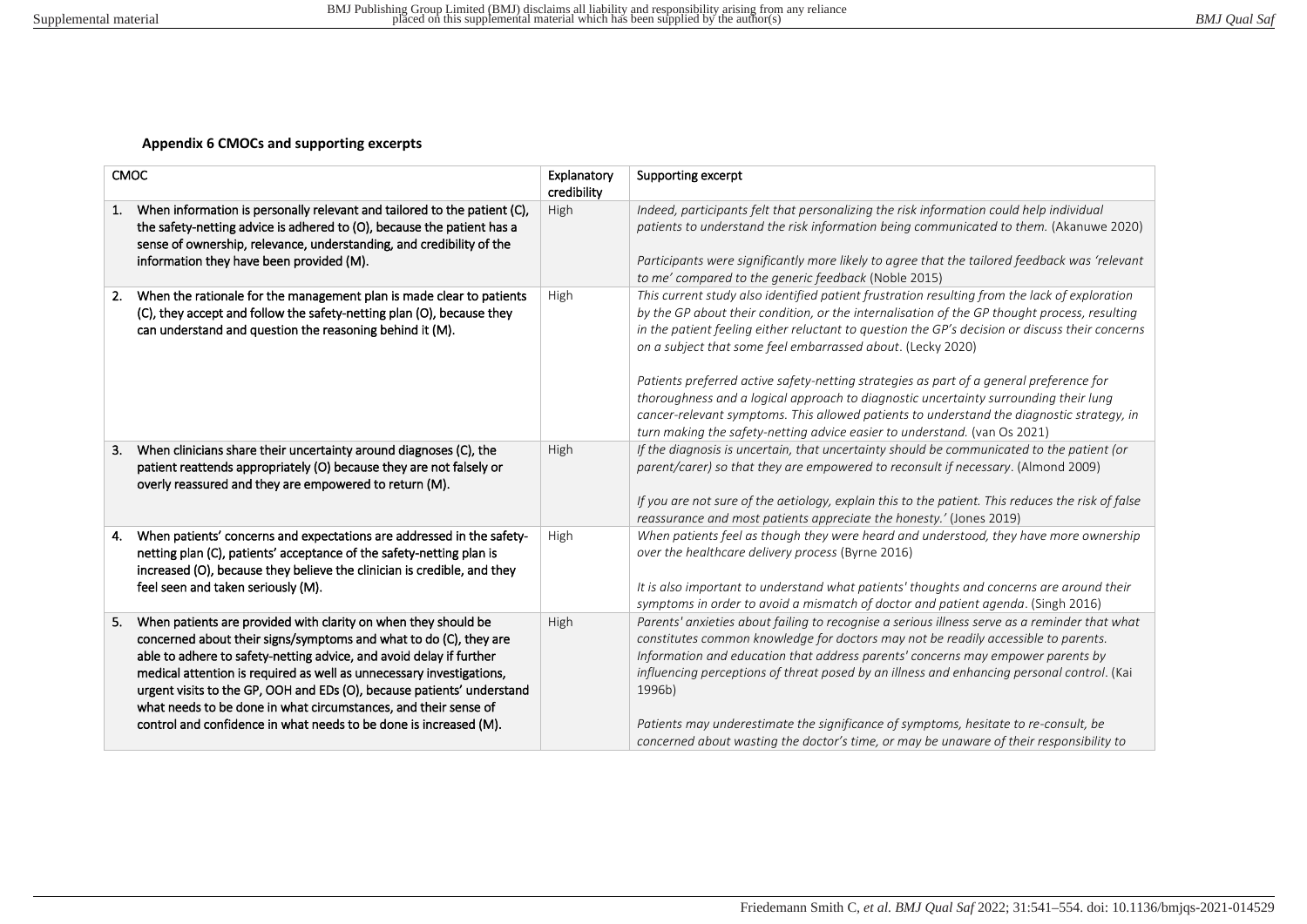|                                                                                                                                                                                                                                                                                                                                                                            |          | follow up investigations. (Evans 2018)                                                                                                                                                                                                                                                                                                                                                                                                                                                                                                                                                 |
|----------------------------------------------------------------------------------------------------------------------------------------------------------------------------------------------------------------------------------------------------------------------------------------------------------------------------------------------------------------------------|----------|----------------------------------------------------------------------------------------------------------------------------------------------------------------------------------------------------------------------------------------------------------------------------------------------------------------------------------------------------------------------------------------------------------------------------------------------------------------------------------------------------------------------------------------------------------------------------------------|
| When patients are provided with a clear, specific, and practical safety-<br>6.<br>netting plan (C), the patient self-cares effectively and seeks help<br>appropriately (O) because they find the advice useful, their worries and<br>stress are reduced, and they feel empowered to take on their own care<br>(M).                                                         | High     | Patients expected and were willing to accept responsibility, as long as they felt they had<br>received sufficient instruction from their GP. (Evans 2019)<br>"It's the not knowing what it could be—how to tell—that's what panics me, if I was told<br>what to do, shown what to do and how to do it, I would feel I could manage much better"<br>(Parent 6, group 1) (Kai 1996)                                                                                                                                                                                                      |
| When the information is provided in such a way that it is<br>7.<br>comprehensible (C), the patient adheres to the safety-netting advice<br>(O), because patient understanding is increased (M).                                                                                                                                                                            | High     | Although parents suggested information should be free of jargon, they were keen that it<br>should not omit important technical information that would facilitate their understanding.<br>(Kai 1996)<br>understanding of information is central to any safety-netting intervention. (Roland 2014)                                                                                                                                                                                                                                                                                       |
| When the information is provided in a way that is memorable (C),<br>8.<br>patient can adhere to safety-netting advice (O) because patient recall is<br>improved (M).                                                                                                                                                                                                       | Moderate | Chunking increases the likelihood that people can reproduce the information they have<br>received (Ackerman 2016)<br>[way to improve recall] Reducing the volume of information. 2 Reducing delay from<br>presentation to recall. 3 Ordering information according to priority (the first and last pieces<br>of information in a list are best remembered). (McKinstry 2011)                                                                                                                                                                                                           |
| When information is additionally provided to patients in such a way<br>9.<br>that they can revisit it (C), the patient is supported to follow the safety-<br>netting advice and is able to adhere to the advice (O) because the risk<br>of forgetting is reduced, they share the information, and can spend<br>more time going over and understanding the information (M). | High     | Father of a 3-week-old infant: "I mean, in some cases, like some people understand better<br>by reading it than just hearing it. Some people understand better by hearing it than reading<br>it, so I mean, it could work both ways. It depends on what type of person it is." (Aronson<br>2020)<br>One parent suggested that information about which signs to look for should be provided in<br>writing as it can be difficult to retain spoken information when distressed (Maguire 2011)                                                                                            |
| 10. When the safety-netting advice is given consistently to all patients by<br>clinicians (C), patients follow safety-netting advice (O), because self-<br>care with the option to return is normalised by the patient and their<br>ability to self-care is facilitated (M).                                                                                               | Moderate | Health professionals should ensure that safety-netting advice is given to all, and not just to<br>those perceived to be at highest risk of serious illness. (Maguire 2011)<br>Parents of children with self-limiting illnesses offered safety-netting advice were less likely<br>to use further services. Thus it is essential that safety-netting advice is offered to all<br>parents. The advice should be more specific to the child's condition, i.e. what symptoms /<br>signs the parent should look for, and what should prompt a return to the health provider.<br>(RCPCH 2010) |
| 11.<br>When the clinician is aware of the patient's history and addresses<br>a)<br>the underlying factors that may make the patient less receptive to                                                                                                                                                                                                                      | High     | Since EPs don't have long-term relationships with patients, says Byrne, "that makes it even<br>more important that the communication that does happen in the ED is thoughtful,<br>comprehensive, and compassionate." He suggests that EPs utilize these risk-reducing                                                                                                                                                                                                                                                                                                                  |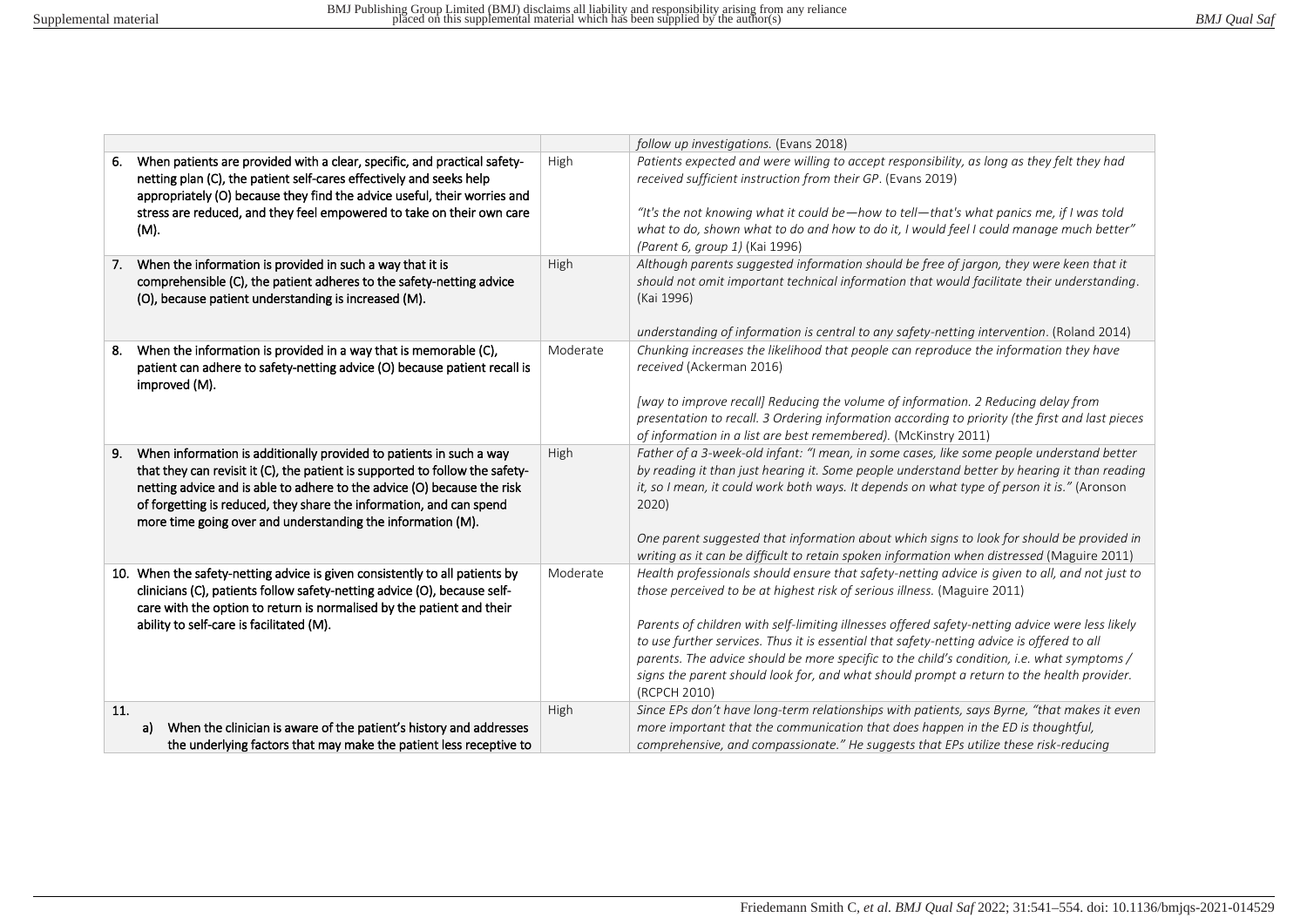| safety-netting advice (C), the patient follows the safety-netting<br>advice (O), because their fear and anxiety is reduced, and the<br>patient regards the safety-netting advice as actionable (M).                                                                                                                                                                                                  |          | practices: Practicing "the basics" of good communication. This includes making eye<br>contact, acknowledging each person in the room, apologizing for delays, and<br>demonstrating a willingness to listen. (Byrne 2016)<br>A range of events were associated with parents' loss of trust in HCPs, such as failure to<br>diagnose (especially when followed by serious illness), absence of clinical examination,<br>conflicting information, ineffective treatment, failure to answer questions and always<br>referring on to others. (Neill 2016)                                                                                                                                                                                                                                                                                                                                                                                                                                                                                                                                       |
|------------------------------------------------------------------------------------------------------------------------------------------------------------------------------------------------------------------------------------------------------------------------------------------------------------------------------------------------------------------------------------------------------|----------|-------------------------------------------------------------------------------------------------------------------------------------------------------------------------------------------------------------------------------------------------------------------------------------------------------------------------------------------------------------------------------------------------------------------------------------------------------------------------------------------------------------------------------------------------------------------------------------------------------------------------------------------------------------------------------------------------------------------------------------------------------------------------------------------------------------------------------------------------------------------------------------------------------------------------------------------------------------------------------------------------------------------------------------------------------------------------------------------|
| When the clinician shows they are aware of and addresses the<br>b)<br>specific healthcare concerns the patient may have because of an<br>ongoing pandemic or healthcare crisis when giving safety-netting<br>advice (C), the patient follows the advice (O) because they<br>evaluate the risk to themselves, they regard the advice as more<br>actionable, and their fear or anxiety is reduced (M). | High     | In the current climate, potential oncology patients' minds are now more oriented toward<br>COVID-19 symptoms, meaning that they may downplay rectal or bladder bleeding, a lump<br>in the breast or other signs of cancer that otherwise would lead them immediately to<br>consult their doctor. Anecdotal evidence suggests that patients are starting to fear a<br>COVID-19 diagnosis more than a cancer diagnosis. (Vrdoljak 2020)<br>Uncertainty during a pandemic can be accompanied by a high demand for information,<br>increased feelings of fear and anxiety, rapid spread of misinformation, and speculation.<br>(Henry 2018)                                                                                                                                                                                                                                                                                                                                                                                                                                                   |
| 12. When the clinician actively compensates for the impeded non-verbal<br>communication during telephone and video consultations (C), the<br>patient's satisfaction with and adherence to the advice is increased (O)<br>because the patient feels reassured that they have been understood<br>and heard, and their confidence in the safety-netting advice is<br>increased (M).                     | Moderate | Difficulties in explaining their symptoms over the telephone raised concern about whether<br>the nurse correctly understood the situation. The sense of the nurse taking the time to<br>listen inspired trust that the nurse had fully understood the situation, and thus, participants<br>relied on the assessment and safely embraced the advice. Participants felt reassured when<br>the nurse was professional, calm and factual. Participants described the consultation as<br>reassuring when the nurse was alert and adequately assessed the situation and identified<br>the problem by asking the right questions. Checking for comprehension was reassuring<br>because it gave the participant a feeling that the nurse really wanted to obtain a clear<br>image of the situation. (Gustafsson 2018)<br>Add simple statements such as "Let me think just a moment" to give the patient confidence<br>your continued focus. A patient's distress may be more difficult to interpret on video; ask<br>direct questions to understand the patient's emotional state. (Newcomb 2020) |
| 13. When the set up of video consultations is optimised (C), the patient<br>takes the safety-netting advice on board and adheres to SN advice (O)                                                                                                                                                                                                                                                    | Low      | Poor lighting and positioning within the screen limited the physician and patient's ability to<br>interpret each other's facial expressions. The "hidden" face was more distracting than if the                                                                                                                                                                                                                                                                                                                                                                                                                                                                                                                                                                                                                                                                                                                                                                                                                                                                                           |
| because distractions are removed and the interpretation of facial                                                                                                                                                                                                                                                                                                                                    |          | conversation had been telephonic, hindering patient trust and physician interpretation of                                                                                                                                                                                                                                                                                                                                                                                                                                                                                                                                                                                                                                                                                                                                                                                                                                                                                                                                                                                                 |
| expressions is facilitated (M).                                                                                                                                                                                                                                                                                                                                                                      |          | the patient's reaction (Newcomb 2020)                                                                                                                                                                                                                                                                                                                                                                                                                                                                                                                                                                                                                                                                                                                                                                                                                                                                                                                                                                                                                                                     |
| 14. When the clinician is not distracted or does not appear to be distracted                                                                                                                                                                                                                                                                                                                         | Low      | As the physician looked directly into the camera, the patient described the experience as                                                                                                                                                                                                                                                                                                                                                                                                                                                                                                                                                                                                                                                                                                                                                                                                                                                                                                                                                                                                 |
| during a remote consultation (C), the patient takes the safety-netting                                                                                                                                                                                                                                                                                                                               |          | "intimate" and "comforting," as if he was the physician's sole focus. (Newcomb 2020)                                                                                                                                                                                                                                                                                                                                                                                                                                                                                                                                                                                                                                                                                                                                                                                                                                                                                                                                                                                                      |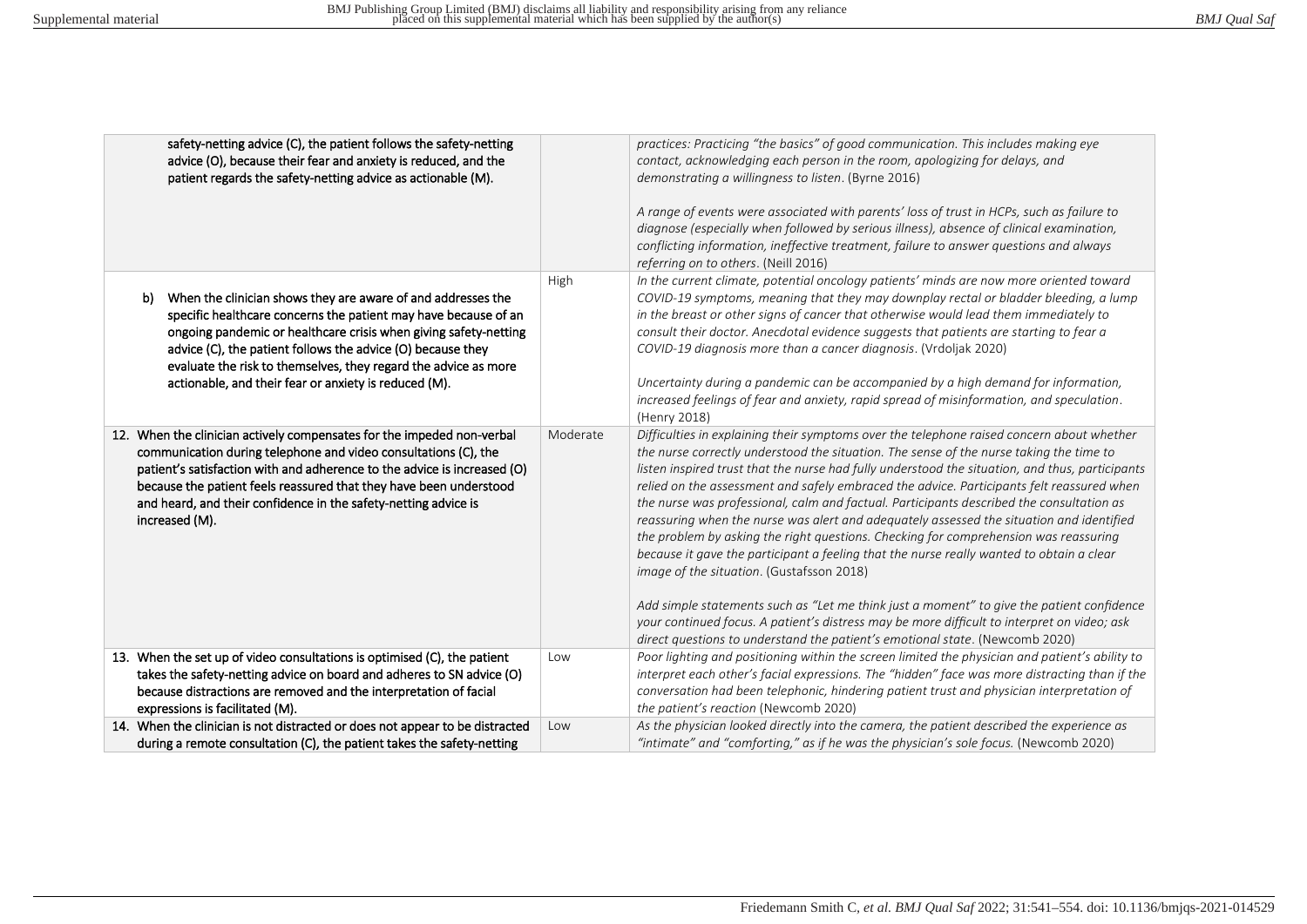| advice on board (O) because they are able to follow the consultation                                                                                                                                                                                                                                                                                                                                      |          |                                                                                                                                                                                                                                                                                                                                                                                                                                                                                                                                                                                                                                                                                                                                                                                         |
|-----------------------------------------------------------------------------------------------------------------------------------------------------------------------------------------------------------------------------------------------------------------------------------------------------------------------------------------------------------------------------------------------------------|----------|-----------------------------------------------------------------------------------------------------------------------------------------------------------------------------------------------------------------------------------------------------------------------------------------------------------------------------------------------------------------------------------------------------------------------------------------------------------------------------------------------------------------------------------------------------------------------------------------------------------------------------------------------------------------------------------------------------------------------------------------------------------------------------------------|
| better, and feel they are the sole focus of the clinician (M).<br>15. When the safety-netting plan is made through shared discussion and<br>decision making between the clinician and the patient (C), the patient<br>follows the safety-netting plan (O) because they feel taken seriously,<br>ownership of the plan can be negotiated, and the patient understands<br>that the plan can be adapted (M). | High     | Patients stressed how the strategy helped to foster a feeling of being taken seriously.<br>Important aspects for this were the components of shared discussion and decision-making<br>and the inclusion of a pre-determined follow-up for symptom review. (Heyhoe 2019)<br>Compliance with any management plan (be it lifestyle/health-seeking behaviour<br>modification, following advice or a course of medication) is dependant on the patient<br>having understanding,<br>agreement, and a shared ownership with that plan. (McKelvie 2010)                                                                                                                                                                                                                                         |
| 16. When the clinician checks that the patient understands the safety-<br>netting advice they have been given and that it can be adapted (C), the<br>patient adheres to the safety-netting advice (O), because the patient's<br>confusion and any misunderstandings are reduced (M).                                                                                                                      | Moderate | Check the patient fully understands the safety-netting advice provided especially if the<br>appointment is via telephone. (CRUK 2020)<br>Methods therefore need to be employed to optimise the verbal safety-netting process.<br>Using teach-back methodology, whereby parents repeat back information given to them,<br>may help improve understanding and reduce re-attendance (Gray 2018)                                                                                                                                                                                                                                                                                                                                                                                            |
| 17. When the clinician explicitly acknowledges the expertise and personal<br>knowledge of the patient (C), the patient reconsults approprately (O),<br>because they feel empowered and have confidence in their own<br>judgement (M).                                                                                                                                                                     | Moderate | Recognising parental expertise [37, 46], empowering parents to contradict clinicians [22],<br>establishing and sustaining trust [26] and creating supportive conditions for parents to be<br>able to seek help from their GP or other services early in their child's illness course and to<br>know when to reconsult if they child's illness progresses [33] has the potential to positively<br>influence the child's journey to hospital. (Carter 2020)<br>I'm forever saying "If you're worried, I'm worried," to patients, to Mums and Dads. To<br>really underline you know, "You're the world's expert," is the other thing that I'm always<br>forever saying, "You're the world's expert on your child." (GP21, woman, inner-city<br>practice, 5-9 years as a GP) (Ashdown 2016) |
| 18. When clinicians ensure the rationale for a follow-up plan are made<br>clear to the patient (C), the patient adheres to the safety-netting advice<br>and is followed up in a timely way (O), because the patient's<br>understanding is increased, potential confusion avoided, and the<br>patient is empowered to act (M).                                                                             | High     | A clear explanation of the follow-up plan, including the underpinning rationale and ongoing<br>uncertainties, is key to enabling patients to re-consult appropriately. (Evans 2019)<br>Three visits all by the same physician appeared very effective. Each visit was conducted<br>with the same structured format. The most striking feature of these visits was that the<br>physician explicitly told the patient what was going to happen next. (White 1997)                                                                                                                                                                                                                                                                                                                         |
| 19. When clinicians and patients explicitly agree on follow-up plans (C), the<br>patient is followed up in an appropriate time frame (O), because each<br>party knows what is expected of them (M).                                                                                                                                                                                                       | High     | To minimise misunderstandings about reattendance, the follow-up plan must be explicit<br>about reassessments, and this must be agreed with the patient. (Almond 2009b)<br>An agreed follow-up or review date is set and possible outcomes/prognosis discussed so                                                                                                                                                                                                                                                                                                                                                                                                                                                                                                                        |